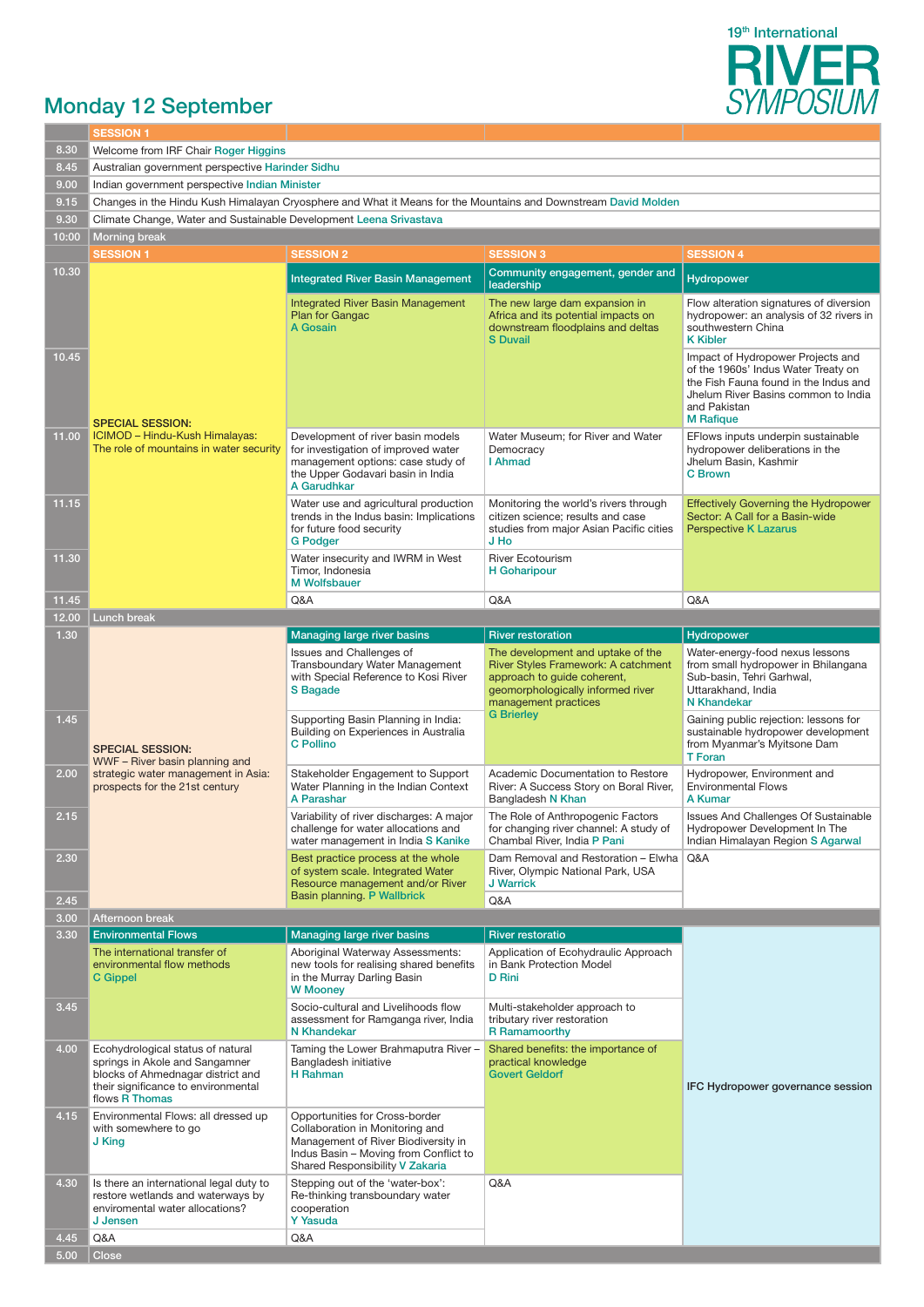

## Tuesday 13 September

|              |                                                                                                                                                 | SPECIAL BREAKFAST: University of Queensland Global Change Institute - WATER FOR EQUALITY AND WELLBEING IN ASIA |                                                                                                                                                               |                                                                                                                                                                                    |                                                                                                 |  |
|--------------|-------------------------------------------------------------------------------------------------------------------------------------------------|----------------------------------------------------------------------------------------------------------------|---------------------------------------------------------------------------------------------------------------------------------------------------------------|------------------------------------------------------------------------------------------------------------------------------------------------------------------------------------|-------------------------------------------------------------------------------------------------|--|
|              | <b>SESSION 1</b>                                                                                                                                | <b>SESSION 2</b>                                                                                               | <b>SESSION 3</b>                                                                                                                                              | <b>SESSION 4</b>                                                                                                                                                                   | <b>SESSION 5</b>                                                                                |  |
| 8.30         | SPECIAL KEYNOTE SESSION:<br>international perspectives                                                                                          |                                                                                                                | <b>Urban rivers &amp; Innovation</b>                                                                                                                          |                                                                                                                                                                                    |                                                                                                 |  |
|              | Cleaning India's Rivers: Bringing the<br><b>Global Experience to Bear G Connors</b>                                                             | <b>SPECIAL</b>                                                                                                 | It's more than just introducing<br>technology: water resources data and<br>information management systems in a<br>post-conflict country C McVeigh             |                                                                                                                                                                                    |                                                                                                 |  |
| 8.45         |                                                                                                                                                 | <b>SESSION:</b><br><b>World Bank</b><br>– Indus,<br>Ganges and                                                 | The use of nutrient offsetting to<br>optimise social investment in riparian<br>restoration while reducing sewerage<br>costs S Lavanya                         | <b>SPECIAL SESSION:</b><br>The Asia Foundation - Civil Society                                                                                                                     | FORUM:<br><b>Alliance for Water</b><br>Stewardship-<br>Asia-Pacific Water                       |  |
| 9.00         | Brahmaputra:<br><b>Sustainable Development Goals</b><br>The future of<br><b>Asian Development Bank</b>                                          |                                                                                                                | Nanotechnology for Water Treatment<br>J Schubert                                                                                                              | eEngagement on Water in South Asia                                                                                                                                                 | Stewardship                                                                                     |  |
| 9.15         |                                                                                                                                                 | Himalayan rivers                                                                                               |                                                                                                                                                               |                                                                                                                                                                                    |                                                                                                 |  |
| 9.30<br>9.45 | Collective Action on the Yangtze: Is<br>China's 'Silent Spring' Enabling Water                                                                  |                                                                                                                | Q&A<br>Q&A                                                                                                                                                    |                                                                                                                                                                                    |                                                                                                 |  |
|              | Security? G Koch                                                                                                                                |                                                                                                                |                                                                                                                                                               |                                                                                                                                                                                    |                                                                                                 |  |
| 10.00        | <b>Morning break</b>                                                                                                                            |                                                                                                                | <b>Technology &amp; Innovation</b>                                                                                                                            |                                                                                                                                                                                    |                                                                                                 |  |
|              |                                                                                                                                                 |                                                                                                                |                                                                                                                                                               |                                                                                                                                                                                    |                                                                                                 |  |
| 10.30        |                                                                                                                                                 |                                                                                                                | A framework for Ecological<br>Transformation of Musi River through<br>Geodesign S Bokka                                                                       |                                                                                                                                                                                    |                                                                                                 |  |
| 10.45        |                                                                                                                                                 | <b>SPECIAL</b><br><b>SESSION:</b><br><b>World Bank</b>                                                         | Hydromorphological walkover survey of<br>5500km of Scottish Rivers: lessons and<br>opportunities S German                                                     |                                                                                                                                                                                    | FORUM:<br><b>Alliance for Water</b>                                                             |  |
| 11.00        | <b>ERPA Finalists</b>                                                                                                                           | – Indus,<br>Ganges and<br>Brahmaputra:<br>The future of                                                        | Riverbed Farming Technology adoption<br>by land poor farmers of Tarai districts of<br><b>Nepal H Gurung</b>                                                   |                                                                                                                                                                                    | Stewardship-<br>Asia-Pacific Water<br>Stewardship                                               |  |
| 11.15        |                                                                                                                                                 | Himalayan rivers                                                                                               | Assessing a varying demand scenario<br>using WEAP for Damanganga Project,<br>India S Yadav                                                                    |                                                                                                                                                                                    |                                                                                                 |  |
| 11.30        |                                                                                                                                                 |                                                                                                                | Q&A                                                                                                                                                           |                                                                                                                                                                                    |                                                                                                 |  |
| 11.45        |                                                                                                                                                 |                                                                                                                | Q&A                                                                                                                                                           |                                                                                                                                                                                    |                                                                                                 |  |
| 12.00        | <b>Lunch break</b>                                                                                                                              |                                                                                                                |                                                                                                                                                               |                                                                                                                                                                                    |                                                                                                 |  |
|              |                                                                                                                                                 |                                                                                                                | <b>Water Quality &amp; Public Health</b>                                                                                                                      | <b>Policy Governance &amp; Institutions</b>                                                                                                                                        |                                                                                                 |  |
| 1.30         |                                                                                                                                                 |                                                                                                                | Management of sewage effluent<br>discharges to keep our rivers healthy:<br>Comparative investigations in India and<br>South Australia A Kumar                 | How can learning be enhanced<br>in water policy, governance and<br>institutions?<br>J Shoeman                                                                                      |                                                                                                 |  |
| 1.45         | <b>SPECIAL</b><br><b>SESSION:</b><br><b>World Bank</b><br>$-$ Indus,<br>International Riverprize Finalists<br><b>Ganges and</b><br>Brahmaputra: |                                                                                                                | Speciation of Lead and Cadmium in<br>the Water of Various Rivers in Masara,<br>Maco, Compostela Valley C Martinez                                             | Impacts and outcomes of water<br>policy reform for irrigation intensive<br>regions: A grass-roots look at the<br>implementation of the Murray-Darling<br><b>Basin Plan P Davey</b> | FORUM:<br><b>Alliance for Water</b><br>Stewardship-<br>Asia-Pacific Water                       |  |
| 2.00         |                                                                                                                                                 |                                                                                                                | Contribution of Drinking Water to<br>Dietary Intakes of Selected Trace<br>Mineral Nutrients in Bangladesh<br>N Mirza                                          | River Management in the context of<br>CBNRM: An Australian Story<br><b>K</b> Broderick                                                                                             |                                                                                                 |  |
| 2.15         |                                                                                                                                                 | The future of<br>Himalayan rivers                                                                              | Promoting Multi-Stakeholder<br>Partnership in Improving Water<br>Pollution Control and Preserve<br>Biodiversity of Brantas Watershed<br>Indonesia P Arisandri | The Oregon Model: A Grassroots<br>Approach to Watershed Health<br><b>T</b> Davis                                                                                                   | Stewardship                                                                                     |  |
| 2.30         |                                                                                                                                                 |                                                                                                                | Understanding the barriers that prohibit<br>the integrations of TWCM principles in<br>the water strategies of urban utilities<br>P Bhattacharya               | Orinoco Report Card: A Tool for<br>Improving and Maintaining Basin<br>Health<br><b>C</b> Suarez                                                                                    |                                                                                                 |  |
| 2.45         |                                                                                                                                                 |                                                                                                                | Q&A                                                                                                                                                           |                                                                                                                                                                                    |                                                                                                 |  |
| 3.00         | Afternoon break                                                                                                                                 |                                                                                                                |                                                                                                                                                               |                                                                                                                                                                                    |                                                                                                 |  |
| 3.30         | Special keynote session: encore                                                                                                                 |                                                                                                                | <b>Integrated River Basin Management</b>                                                                                                                      | <b>Urban rivers</b>                                                                                                                                                                |                                                                                                 |  |
|              |                                                                                                                                                 |                                                                                                                | Developing river basin report cards:<br>A practitioner's guide                                                                                                | Urban River Restoration: Cities &<br><b>Water A Brandeis</b>                                                                                                                       |                                                                                                 |  |
| 3.45         |                                                                                                                                                 | <b>SPECIAL</b>                                                                                                 | <b>W</b> Dennison                                                                                                                                             | Urban wetlands for liveability - case<br>studies from India and Australia<br><b>H</b> Vardhan                                                                                      |                                                                                                 |  |
| 4.00         |                                                                                                                                                 | <b>SESSION:</b><br>WWF - Free-<br>flowing rivers<br>and strategic<br>hydropower                                | Risk Assessment For Developing<br>Sustainable Catchment Management<br>Practices In Badulu Oya Upper<br>Watershed, Sri Lanka C Sanjeewa                        | Conservation of River for environment<br>friendly urbanisation in context of<br>Bangladesh<br><b>M</b> Alauddin                                                                    | <b>FORUM:</b><br><b>Alliance for Water</b><br>Stewardship-<br>Asia-Pacific Water<br>Stewardship |  |
| 4.15         |                                                                                                                                                 | planning                                                                                                       | The Rhine and its water quality<br><b>T Stotter</b>                                                                                                           | Building a Flood Resilient Brisbane<br><b>N</b> Baker                                                                                                                              |                                                                                                 |  |
| 4.30         |                                                                                                                                                 |                                                                                                                | Long term managament of a rapidly<br>aggrading alluvial river in New Zealand<br><b>M</b> Gardner                                                              | Q&A                                                                                                                                                                                |                                                                                                 |  |
| 4.45         |                                                                                                                                                 |                                                                                                                | Q&A                                                                                                                                                           | Q&A                                                                                                                                                                                |                                                                                                 |  |
| 5.00         | Close                                                                                                                                           |                                                                                                                |                                                                                                                                                               |                                                                                                                                                                                    |                                                                                                 |  |